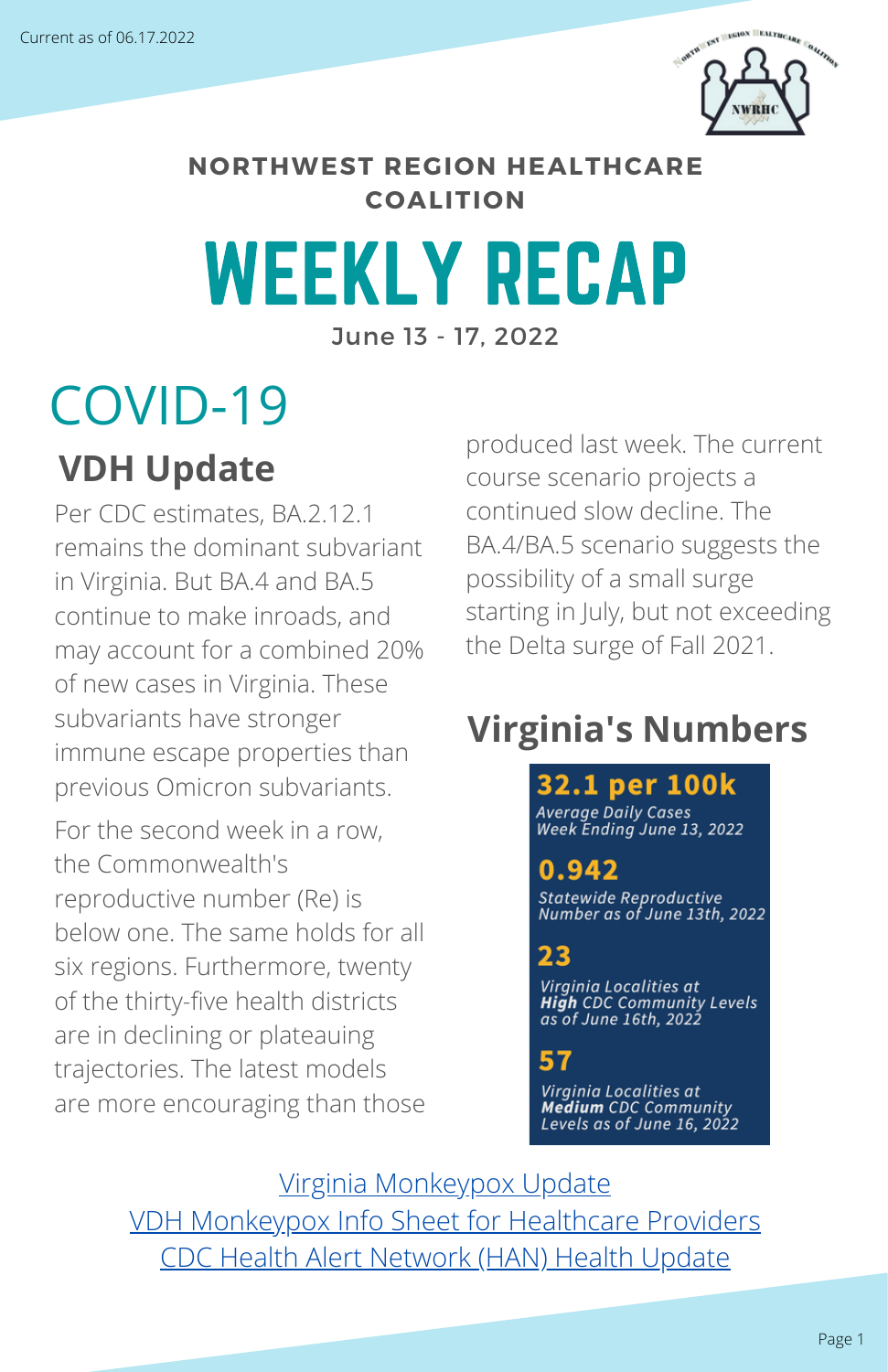

Staffing Shortage has been added as a hazard to the regional HVA. Thank you to everyone who completed the survey.

We are continuing to see high Covid-19 hospitalizations. We will have a biweekly Hospital Covid-19 EEI this week. We ask that you please reply by 1pm.

### Training & Exercise

The NWRHC has arranged for a group to attend HERT (Hospital ResponseTraining for [Mass Casualty Incidents\) at the](https://cdp.dhs.gov/training/course/PER-902) Center for Domestic Preparedness in Anniston, Alabama from October 30 - November 5. Please look at the course information and let [Ashley](mailto:exercise_training@nwrhcc.org) know if you are interested in attending, there are only three spots left. All associated fees are covered by FEMA.

### **NWRHCC**

Jordan Rennie, the new RHCC Manager will start with the NWRHC on July 1. His contact information will be shared prior to his start day. Ron and Ashley will continue to fill in and address and RHCC Manager duties until Jordan's start.

## Long-term Care

[The LTC Mutual Aid Plan After](https://drive.google.com/file/d/1cwoBHoeQMm2sIOFIeOL9DPm1xTZ1WbrF/view?usp=sharing) Action Review and **Improvement Plan** has been presented to our members at the monthly meeting.

### In the News

Travel Nursing Presents [Hospital Employers with Legal](https://www.beckershospitalreview.com/legal-regulatory-issues/travel-nursing-presents-hospital-employers-with-legal-risks.html?origin=BHRE&utm_source=BHRE&utm_medium=email&utm_content=newsletter&oly_enc_id=2471F6104245C8W) Risks

[CMS Withholds Another \\$1+M](https://www.mcknights.com/news/cms-withholds-another-1-plus-million-over-vaccine-mandate-compliance/?utm_source=newsletter&utm_medium=email&utm_campaign=MLT_DailyUpdate_20220614&hmSubId=9qGD0EXLFZU1&hmEmail=k8p3Yjmk9JPoIuc06ICQ4q8W1eIWr16hVR6GZKgK9t01&email_hash=d584b74cd648e5e6f215ed02b8f5c3cc&mpweb=1326-28358-875180) Over Vaccine Mandate **Compliance** 

Former West [Tennessee](https://www.wbbjtv.com/2022/06/16/former-west-tennessee-healthcare-director-sentenced-to-prison/) Healthcare Director Sentenced

to Prison

[Youngkin Pushing for Gas Tax](https://www.nbc29.com/2022/06/16/gov-youngkin-pushing-gas-tax-relief/) Relief